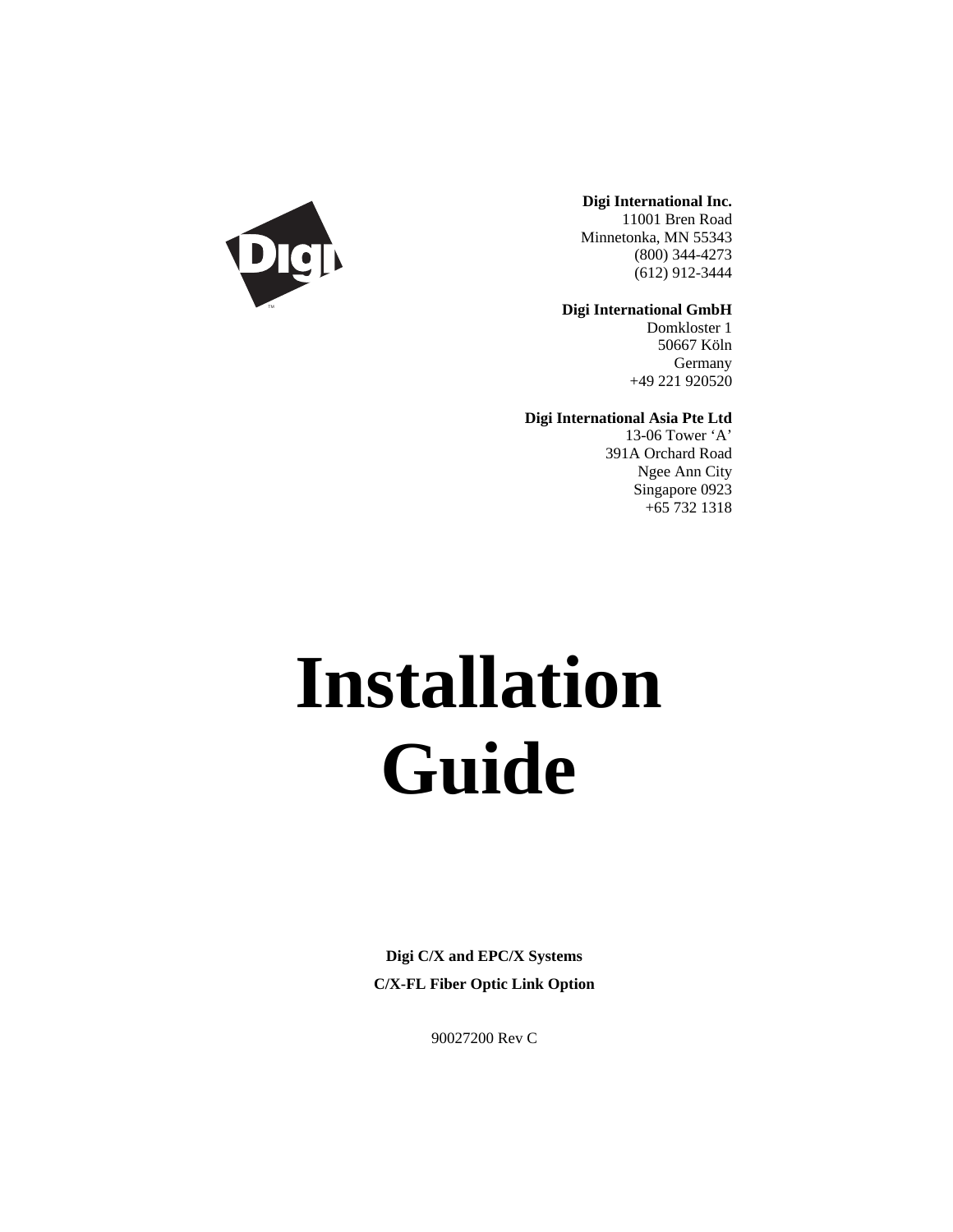#### **DigiWARE**™, **C/X-FL**™, **C/X**™, **C/CON-8**™**, C/CON-16**™**, EPC/X**™,

**EPC/CON-16**™ and the Digi logo are trademarks of Digi International Inc. All other brand and product names are the trademarks of their respective holders.

© Digi International Inc. 1992-1996

All Rights Reserved

| Digi International Inc.         | Phone      | $(800)$ 344-4273 |
|---------------------------------|------------|------------------|
| 11001 Bren Road                 |            | $(612)$ 912-3444 |
| Minnetonka, MN 55343            | FAX        | $(612)$ 912-4952 |
|                                 | <b>BBS</b> | $(612)$ 912-4800 |
| Digi International GmbH         | Phone      | $+49221920520$   |
| Domkloster 1                    | <b>FAX</b> | $+492219205210$  |
| 50667 Köln                      | <b>BBS</b> | +49 221 9205211  |
| Germany                         |            |                  |
| Digi International Asia Pte Ltd | Phone      | $+65$ 732 1318   |
| 13-06 Tower $\mathbf{A}$        | <b>FAX</b> | $+65$ 732 1312   |
| 391A Orchard Road               | <b>BBS</b> | $+652927163$     |
| Ngee Ann City                   |            |                  |
| Singapore 0923                  |            |                  |

Information in this document is subject to change without notice and does not represent a commitment on the part of Digi International.

Digi provides this document "as is", without warranty of any kind, either expressed or implied, including, but not limited to, the implied warranties of fitness or merchantability for a particular purpose. Digi may make improvements and/or changes in this manual or in the product(s) and/or the program(s) described in this manual at any time.

This product could include technical inaccuracies or typographical errors. Changes are periodically made to the information herein; these changes may be incorporated in new editions of the publication.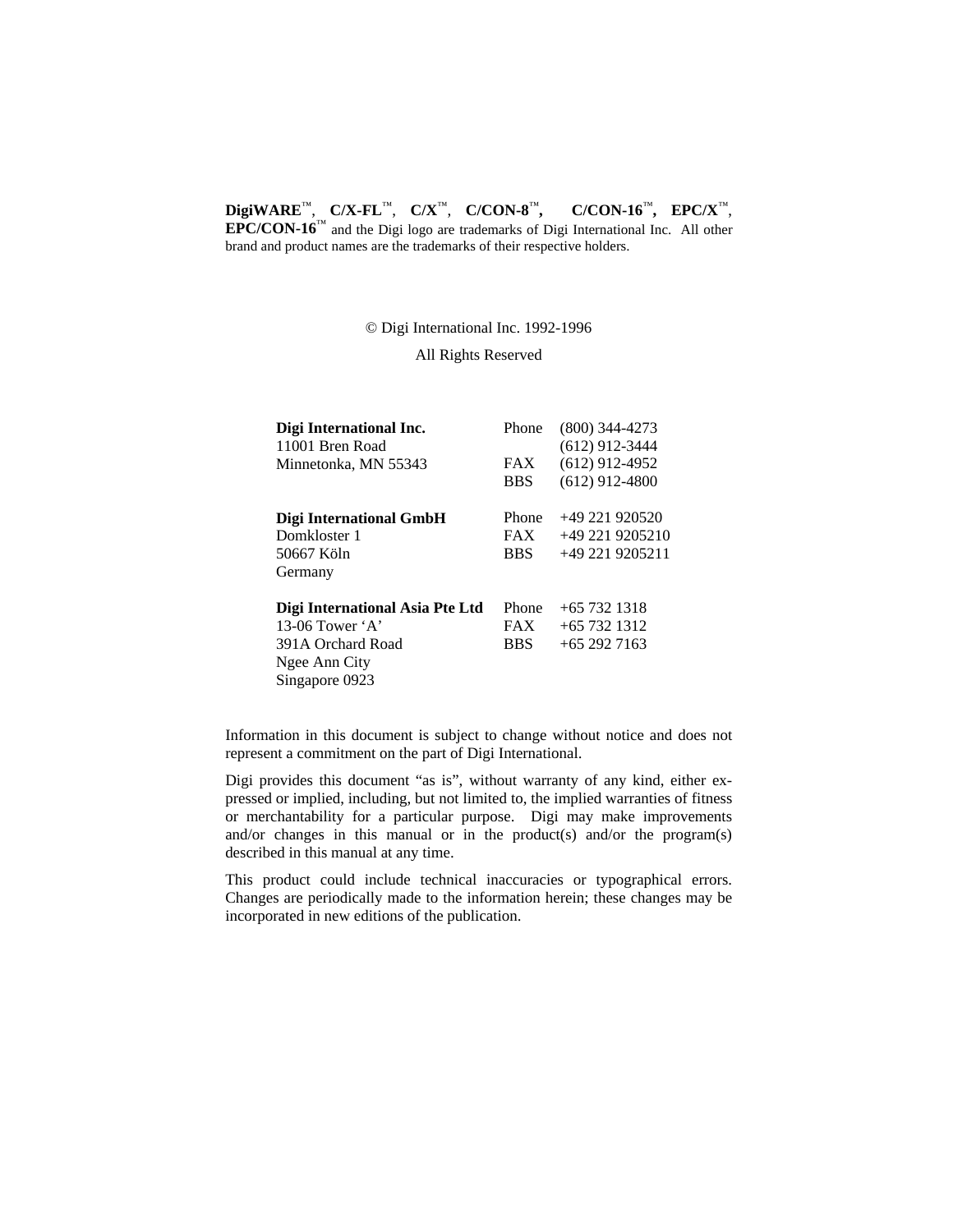# **Table of Contents**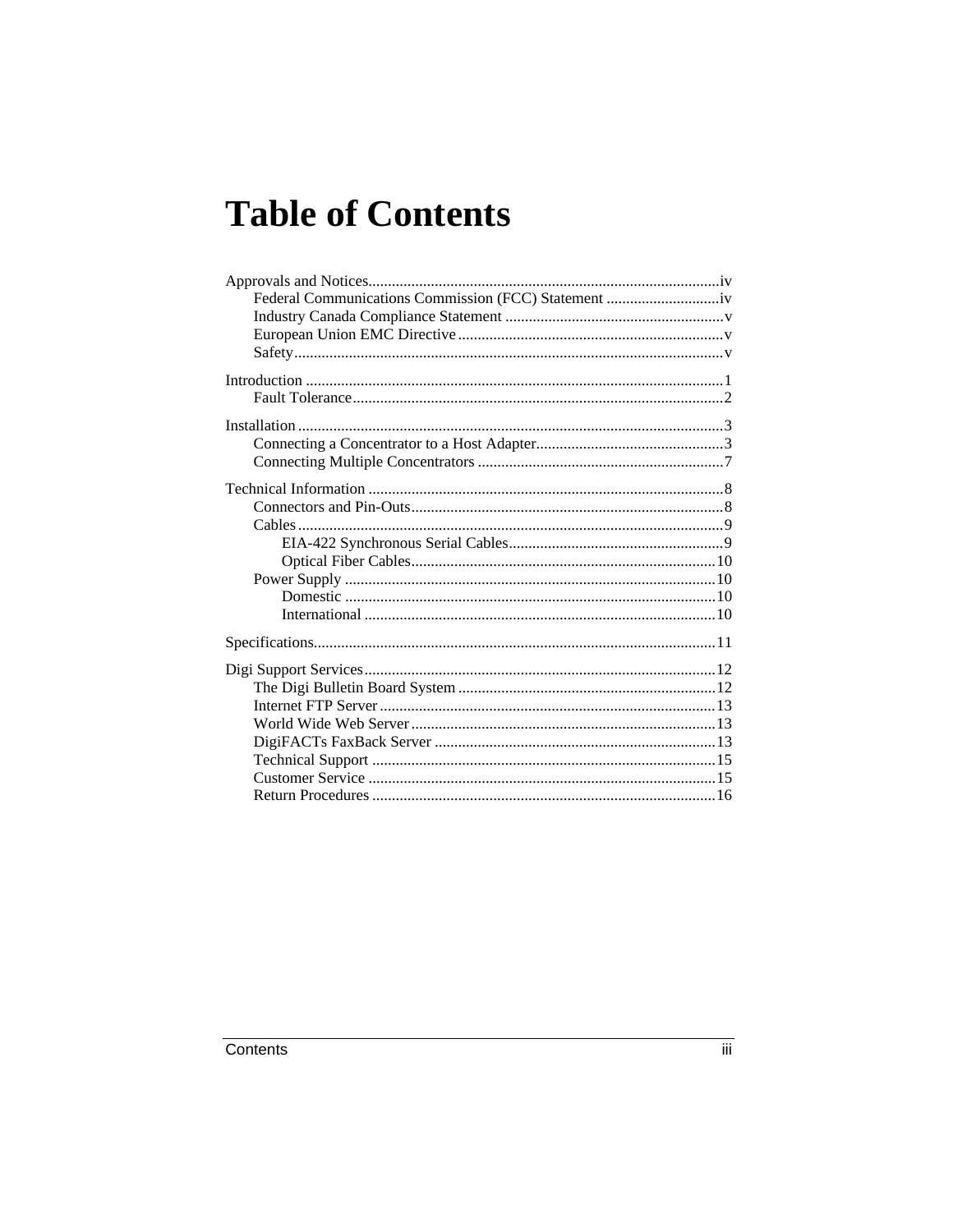## **Approvals and Notices**

### **Federal Communications Commission (FCC) Statement**

#### **Radio Frequency Interference (RFI) (FCC 15.105)**

This equipment has been tested and found to comply with the limits for Class A digital devices pursuant to Part 15 of the FCC Rules. These limits are designed to provide reasonable protection against harmful interference in a residential environment. This equipment generates, uses, and can radiate radio frequency energy, and if not installed and used in accordance with the instruction manual, may cause harmful interference to radio communications. However, there is no guarantee that interference will not occur in a particular installation. If this equipment does cause harmful interference to radio or television reception, which can be determined by turning the equipment off and on, the user is encouraged to try and correct the interference by one or more of the following measures:

- Reorient or relocate the receiving antenna.
- Increase the separation between the equipment and the receiver.
- Connect the equipment into an outlet on a circuit different from that to which the receiver is connected.
- Consult the dealer or an experienced radio/TV technician for help.

#### **Labeling Requirements (FCC 15.19)**

This device complies with Part 15 of FCC rules. Operation is subject to the following two conditions: (1) this device may not cause harmful interference, and (2) this device must accept any interference received, including interference that may cause undesired operation.

#### **Modifications (FCC 15.21)**

Changes or modifications to this equipment not expressly approved by Digi may void the user's authority to operate this equipment.

**Cables (FCC 15.27)**

Shielded cables *must* be used to remain within the Class A limitations.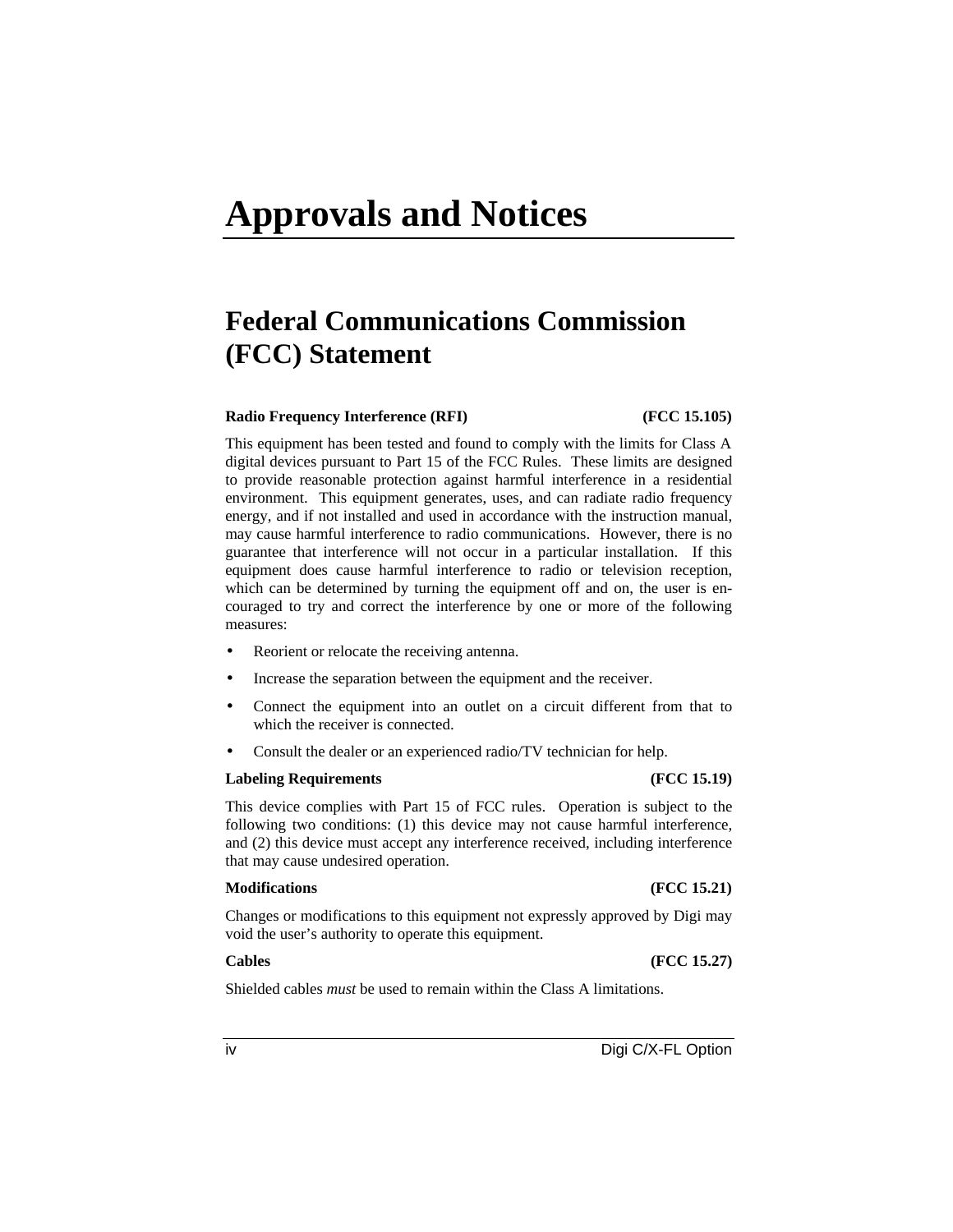### **Industry Canada Compliance Statement**

This Class A digital apparatus meets the requirements of the Canadian Interference-Causing Equipment Regulations.

Cet appareil numérique de la Classe A respecte toutes les exigences du Règlement sur le matériel brouilleur du Canada.

### **European Union EMC Directive**

This product has been tested and found to comply with the following European Union standards:

- EN 55022 Class A
- EN 50082-1
- prEN 50082-2

### **Safety**

This product complies with the following safety standards:

- UL 1950
- CSA 22.2 No. 950
- EN 60950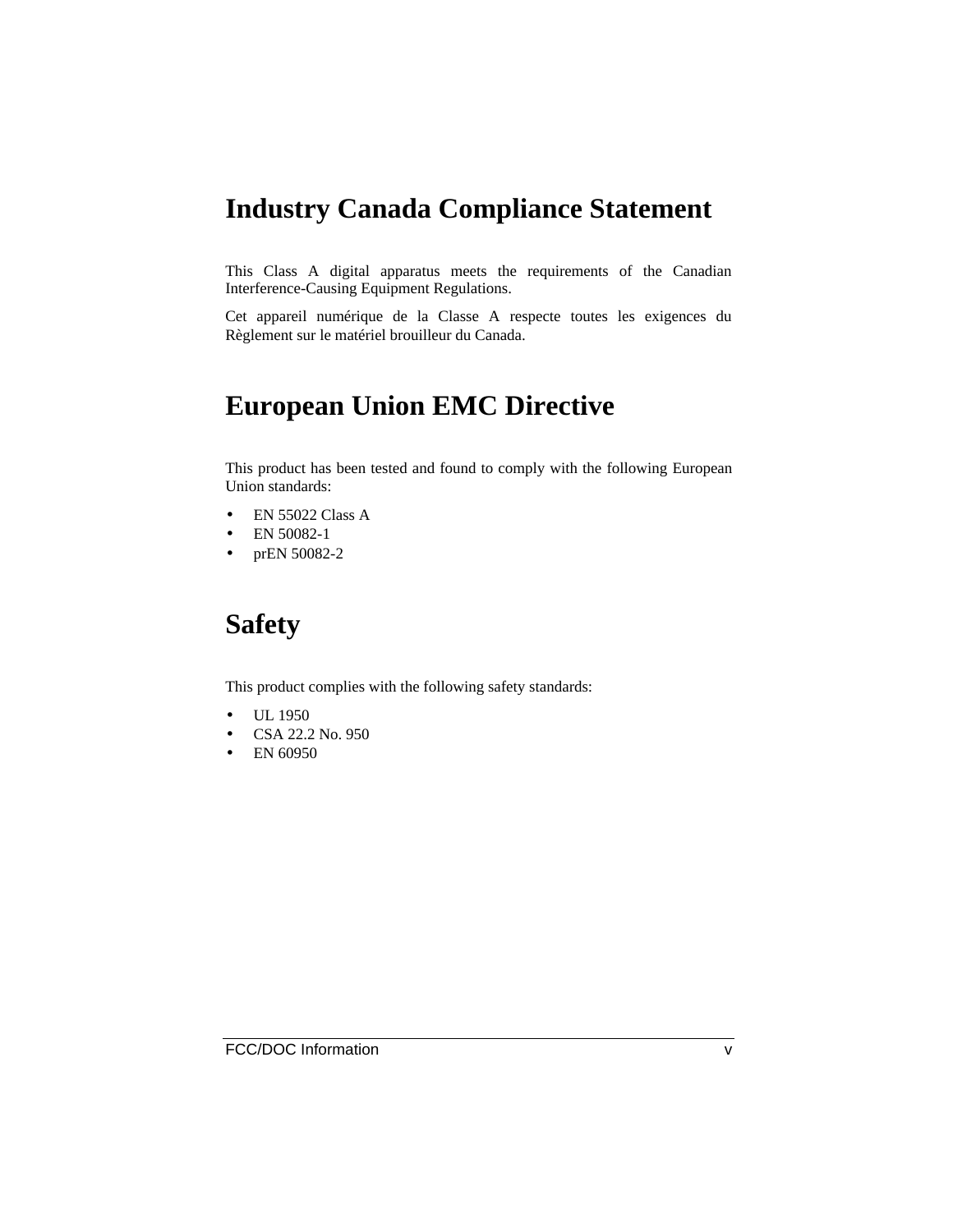### **Introduction**

The Digi C/X-FL option is a full duplex fiber optic data channel used to link Digi concentrators (such as the C/CON-8, C/CON-16 and EPC/CON-16) to Digi  $C/X$  or EPC/X host adapters or to other concentrators. The  $C/X$ -FL option is designed to replace the twisted-pair cable currently used for the high-speed synchronous data link to concentrators. When used in conjunction with Digi's EPC/X system, the C/X-FL option supports synchronous data rates of 1.2M bps or 10M bps over distances of up to 2,000 meters (1.2 miles) when using -4dB/M duplex 62.5µ/125µ graded index glass fiber cable. For shorter distances (up to 30 meters), less expensive plastic cable can be used.

The C/X-FL option converts the EIA-422 synchronous data (separate data and clock signals) from Digi C/X products to Manchester format (in which the data and clock signals are combined) for optical transmission. Another C/X-FL at the opposite end of the fiber-optic cable converts the Manchester-format data back to EIA-422 synchronous format.

The C/X-FL option requires a single  $+5$  volt dc power source which can be supplied either by the C/X product via the EIA-422 cable, or by an optional external power supply which plugs into a standard AC circuit (see *Fault Tolerance*, on the following page).



As shipped, the C/X-FL option is supported *only* by EPC/CON-16, C/CON-8, and later models of C/CON-16 concentrators (which have a plastic case). Older C/CON-16 concentrators (metal case) require special cables and EPROMs, which may be obtained from Digi Technical Support (see page 12). Also, C/X-FL boxes connected to older host adapters (shipped with metal concentrators) require external power supplies.



The C/X-FL supports only two data rates: 1.2M bps and 10M bps, and is therefore not suited for use with synchronous modems which cannot be locked-in to one of these data rates.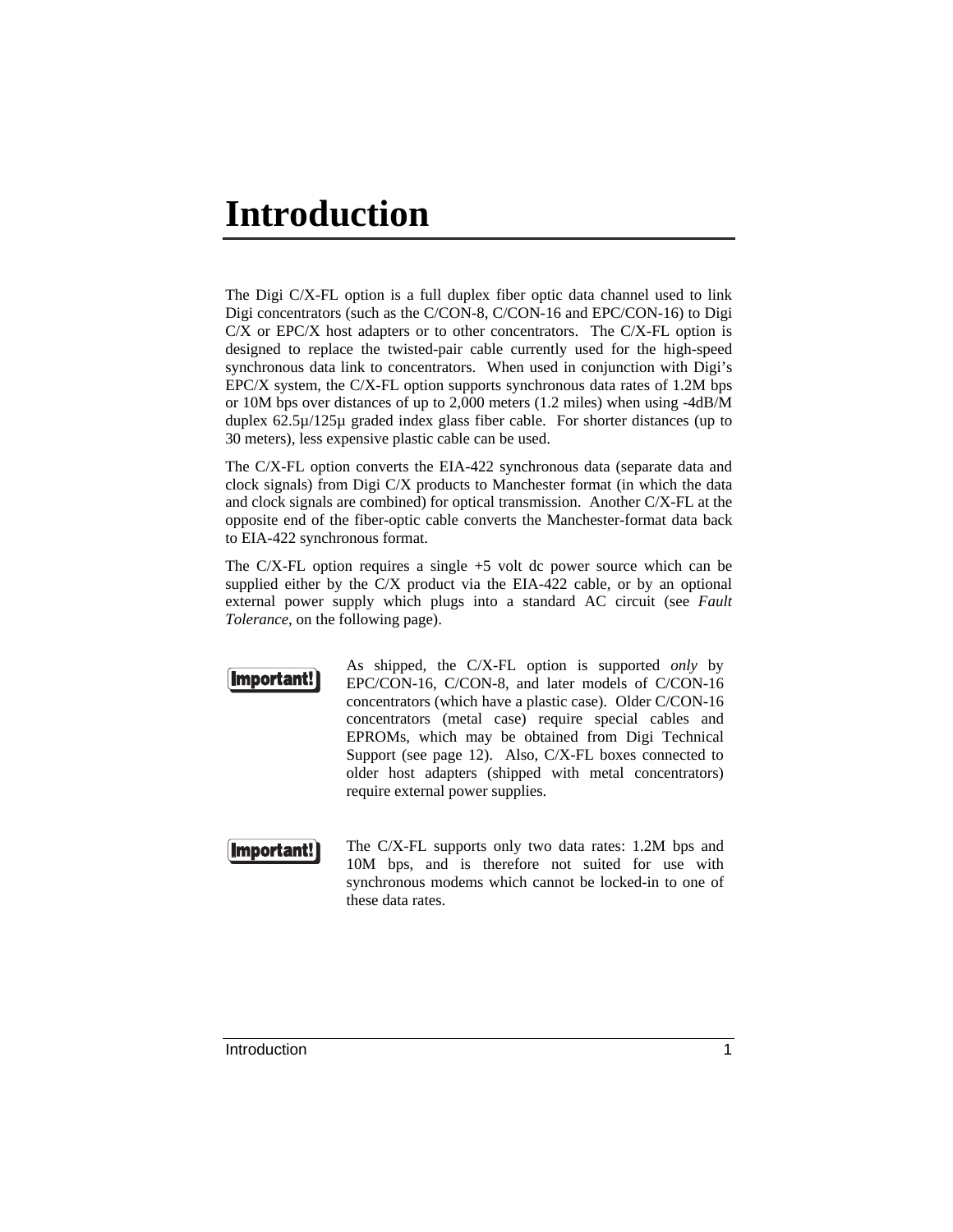### **Fault Tolerance**

EPC/CON-16, C/CON-8 and newer C/CON-16 concentrators are equipped with special fault tolerance circuitry. If one of a string of concentrators fails or is turned off, signals are passed through the inactive concentrator via relays, so the other concentrators may continue to function normally.

In order to preserve the fault tolerant characteristics of the concentrators when used with the C/X-FL option, *external power supplies must be used with C/X-FL boxes connected to the concentrators* (otherwise when a concentrator is powered off, there will be no power for the fiber optic link either).

C/X-FL boxes connected to the host adapter do not require external power supplies, except when connected to very old host adapters, as noted on the previous page.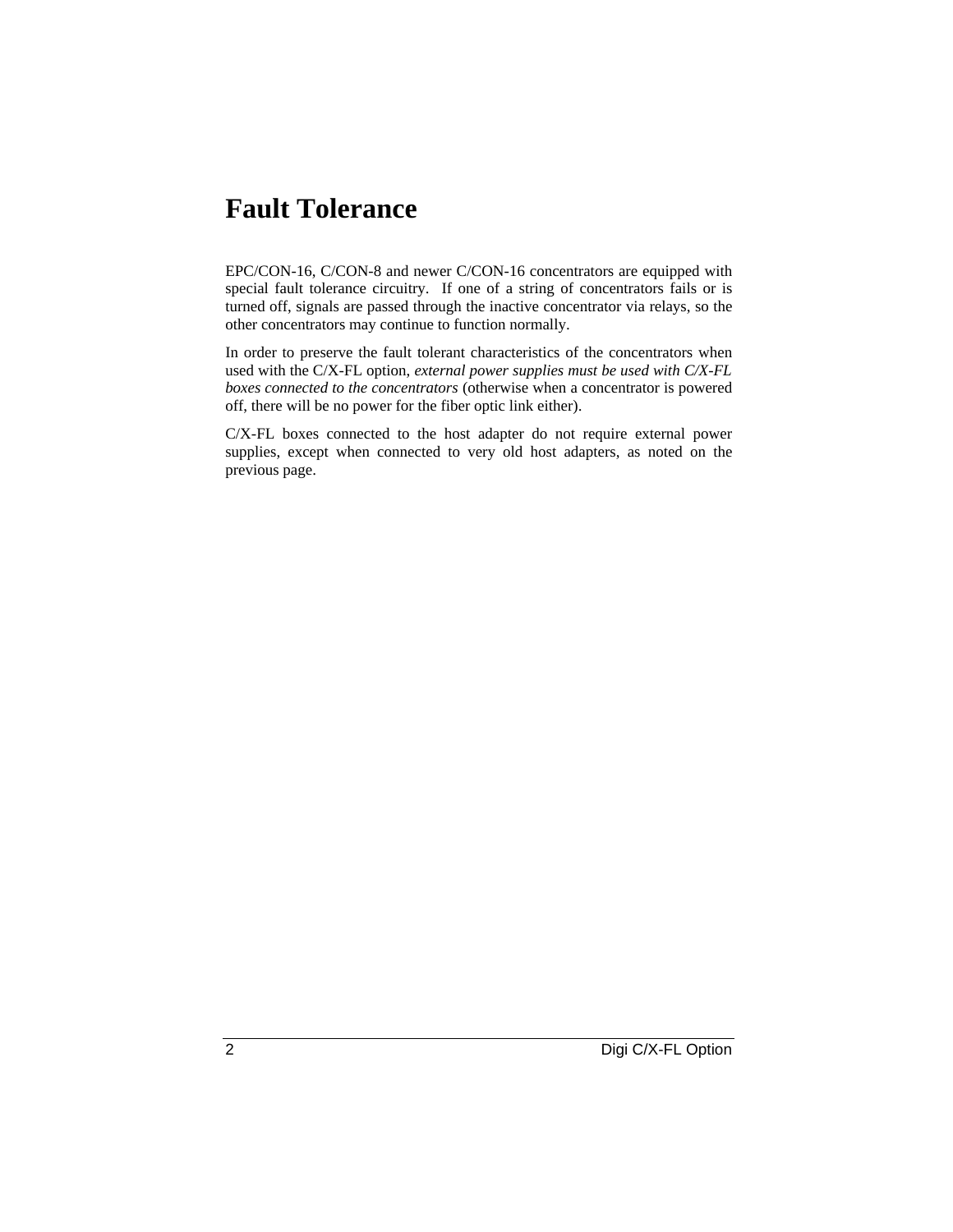### **Installation**

The C/X-FL option consists of two interface assemblies and two EIA-422 synchronous cables. The interface assemblies are identical, but the cables are different. One cable is designed to connect an interface box to the "Host Adapter" port on the concentrator, and the other connects an interface assembly either to one of the synchronous ports on the host adapter or to the "Remote" port on a concentrator.

#### **Connecting a Concentrator to a Host Adapter**

- **1.** Follow the instructions in your C/X or EPC/X system *Installation Guide* to install your host adapter.
- **2.** Connect one of the C/X-FL interface boxes to a host adapter synchronous line using the "Host Adapter" cable. This cable has a male DB-15 connector at one end and a male DB-9 connector at the other end. Plug the DB-15 end into the host adapter synchronous line connector and the DB-9 end into the C/X-FL interface box.
- **3.** Connect the other C/X-FL interface box to a concentrator using the "Concentrator" cable. This cable has a female DB-15 connector at one end and a male DB-9 at the other end. Plug the DB-15 end into the "Host Adapter" port of the concentrator and the DB-9 end into the C/X-FL interface assembly.
- **4.** Install a duplex optical fiber cable between the two C/X-FL interface boxes so that the "TX" jack of one interface box is connected to the "RX" jack of the other, and vice versa. The C/X-FL interface box is equipped with industry-standard "ST" type connectors.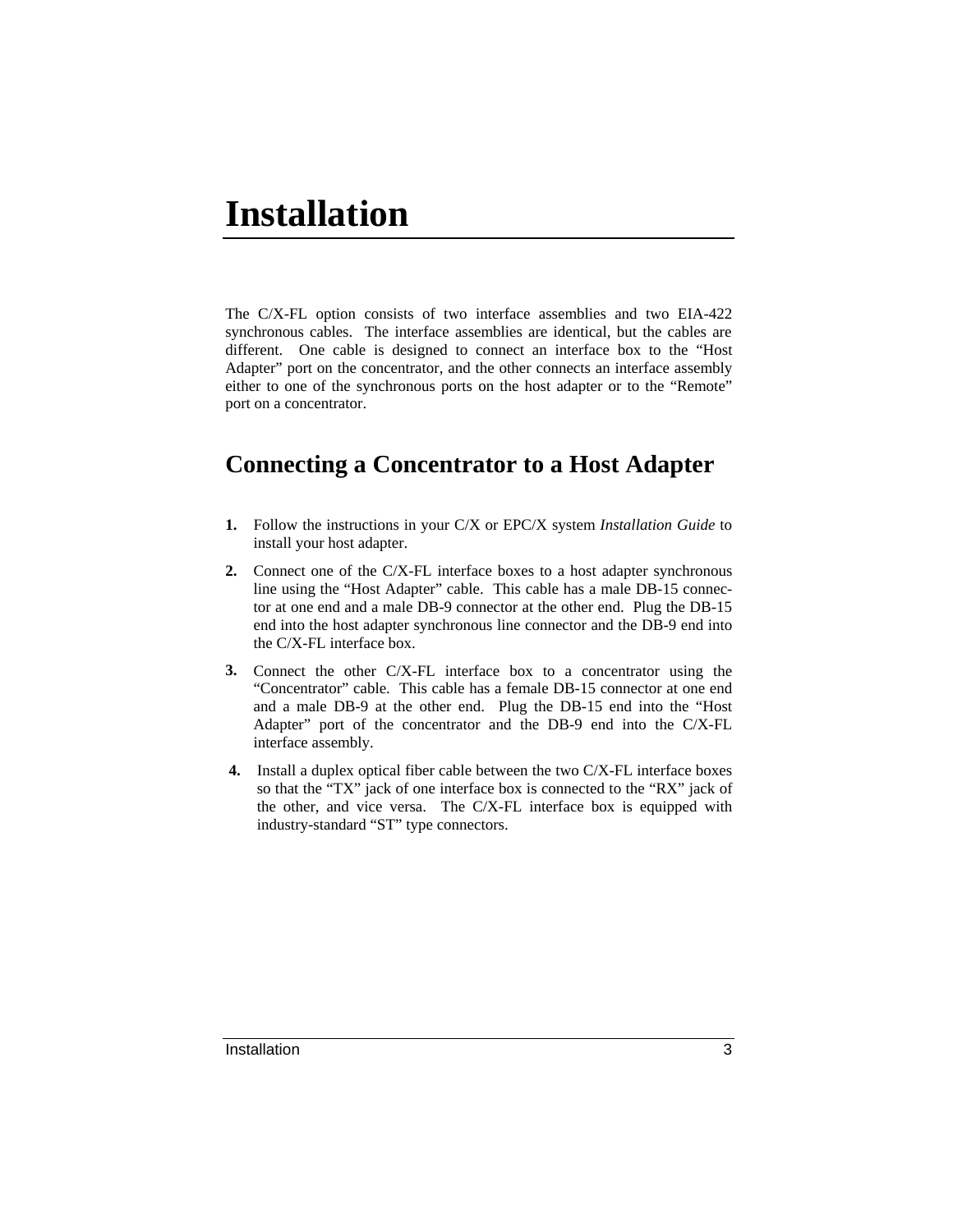

#### **Figure 1 C/X System Incorporating the C/X-FL Option (Domestic)**



Be sure to label the ends of the optical fiber cable so that correct connections can be made.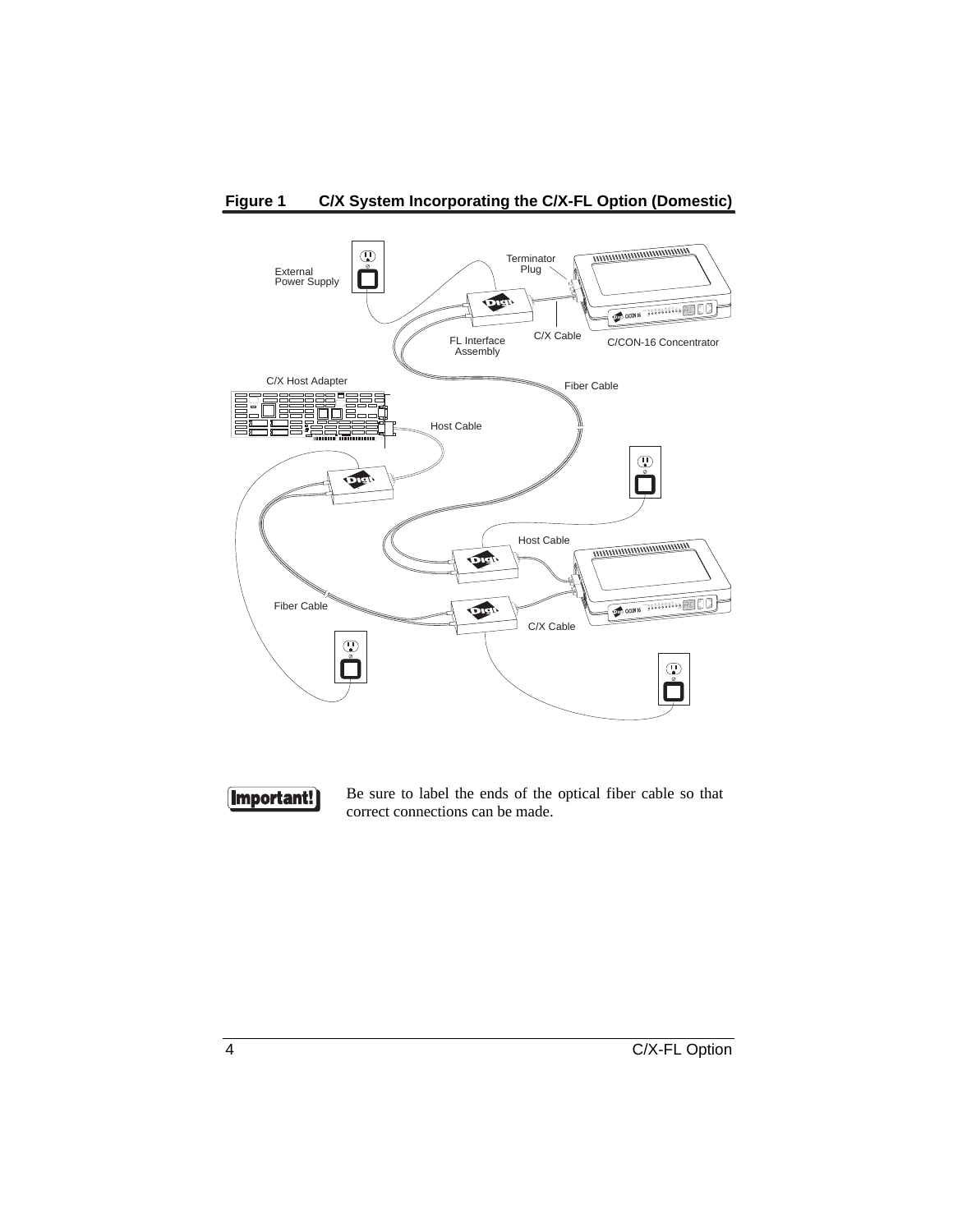

#### **Figure 2 C/X System Incorporating the C/X-FL Option (International)**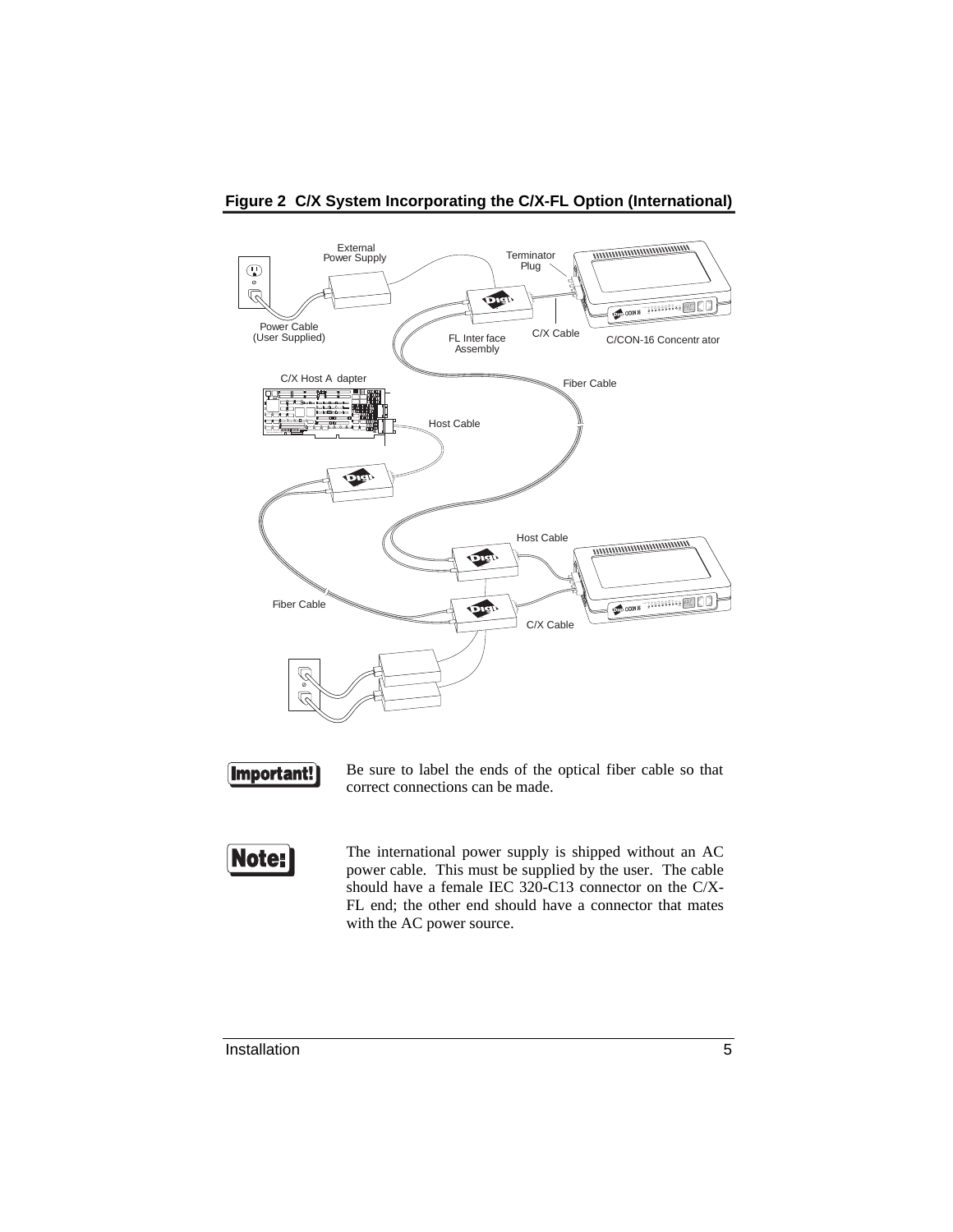#### **Important!**

Care must be taken to avoid contamination of the ends of the fiber cable. If contaminated, they should be cleaned using only 99.99% pure isopropyl alcohol, or blown clean with pressurized dry air from an aerosol can.

Alcohol may be applied with a cotton swab or a lint-free wipe (such as KimWipes).

Fiber cable ends are highly polished, and can be easily contaminated by lint or cleaning fluid residue.

Digi recommends that fiber cables be installed or cleaned only by a qualified fiber cable installer.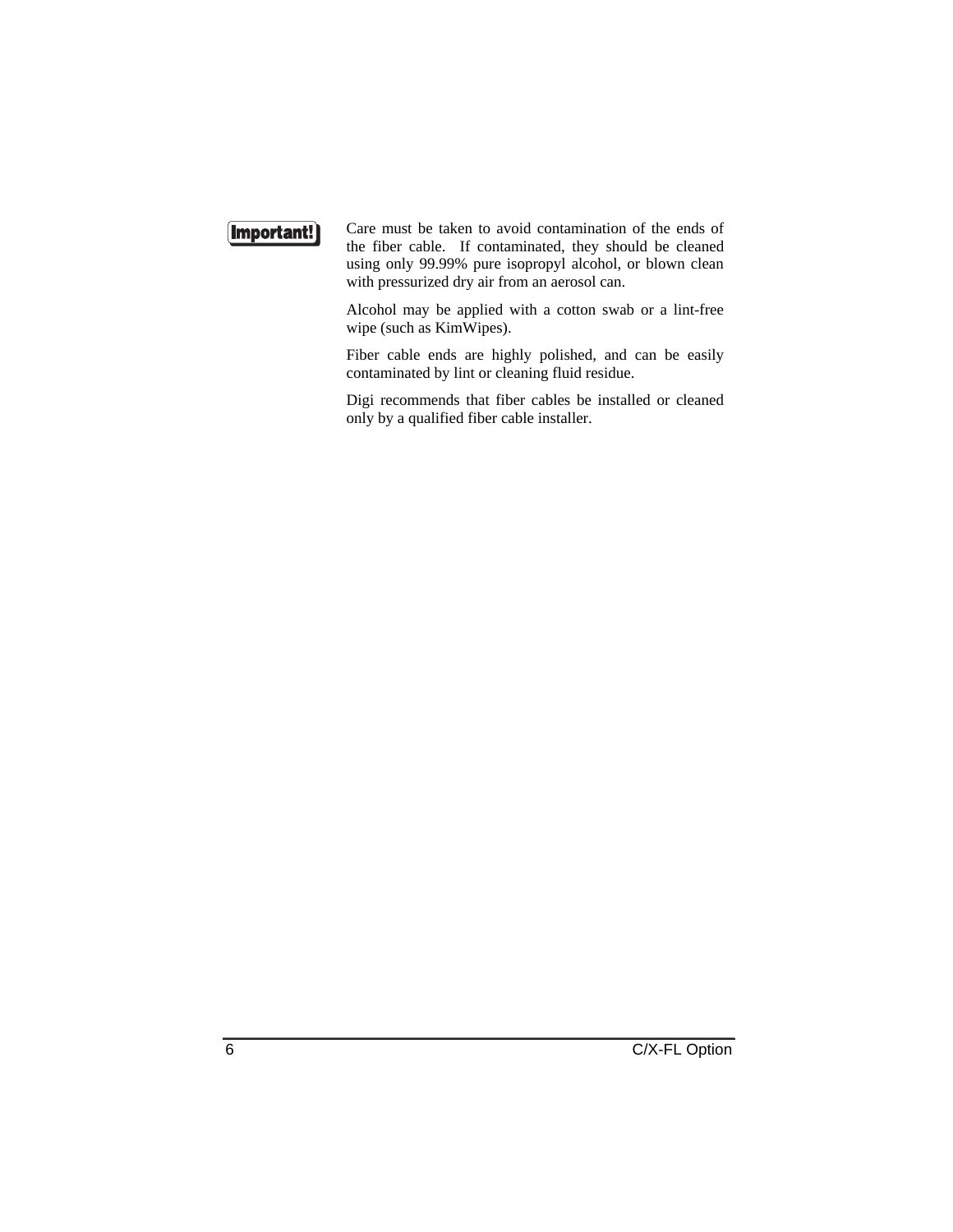### **Connecting Multiple Concentrators**

The C/X-FL option may also be used for daisy-chaining multiple concentrators over long distances. While wire-cabled concentrators cannot be more than 1,000 feet from the host adapter without using modems, using the C/X-FL option permits daisy-chains of up to 16,000 meters (9.6 miles) total length (8 concentrators placed at 2,000 meter intervals).

To interconnect two or more concentrators with the C/X-FL option, follow the procedure (above) for connecting a concentrator to a host adapter, except in Step 2, connect the DB-15 end of the cable to the "Remote" port of the lowernumbered concentrator (the one closer to the host adapter).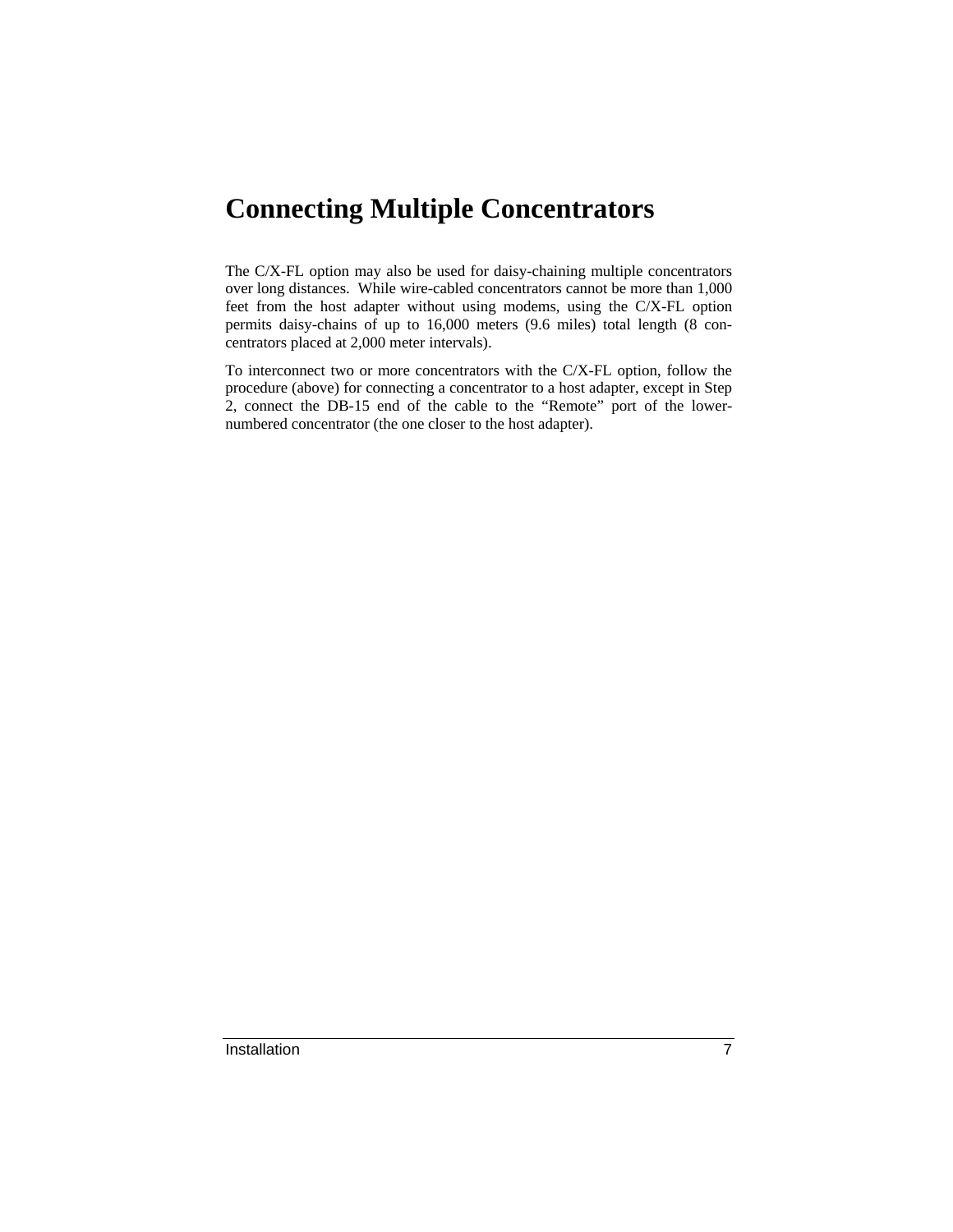# **Technical Information**

### **Connectors and Pin-Outs**

**Host/CX** (DB-9 female)

| Pin   | Signal    | <b>Signal Description</b>  |
|-------|-----------|----------------------------|
| 1     | $+5V$ in  | $+5V$ (input)              |
| 2     | $RxD$ (-) | Received Data (-)          |
| 3     | $RxD (+)$ | Received Data $(+)$        |
| 4     | $RxC(-)$  | Received Data Clock (-)    |
| 5     | $RxC (+)$ | Received Data Clock $(+)$  |
| 6     | $TxD(-)$  | Transmitted Data (-)       |
| 7     | $TxD (+)$ | Transmitted Data $(+)$     |
| 8     | $TxC(-)$  | Transmitted Data Clock (-) |
| 9     | $TxC (+)$ | Transmitted Data Clock (+) |
| Shell | GND       | Ground                     |
|       |           |                            |

#### **Fiber-Optic Connectors**

AT&T "ST" type optical fiber connector.

#### **Power Connector**

Center pin = Common (-) Outer ring  $= +5$  volts at .6 amps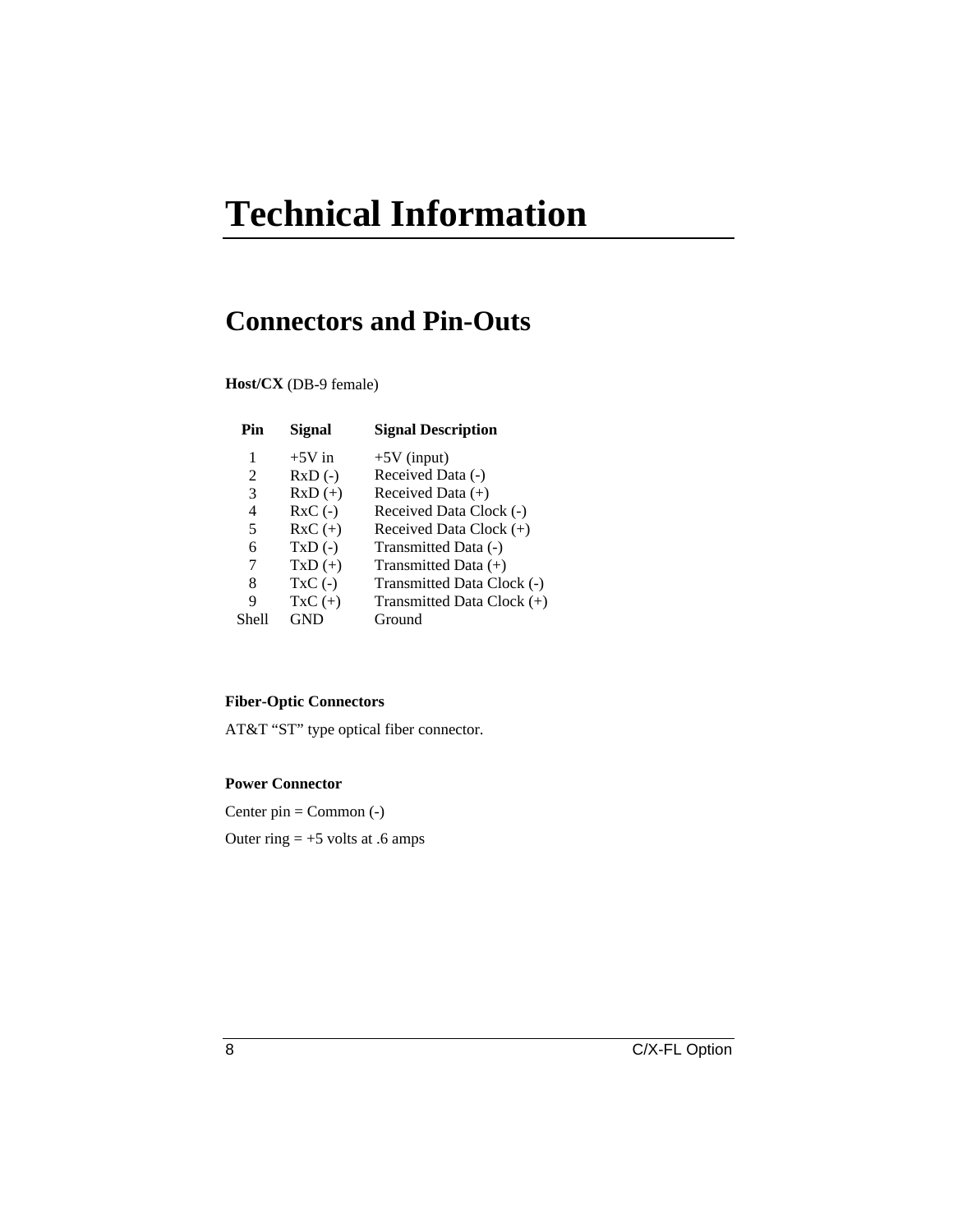### **Cables**

#### **EIA-422 Synchronous Serial Cables**

Two synchronous cables are provided for connecting the C/X FL option to the host adapter and concentrators. The wiring for these cables is shown below.



#### **Figure 3 Transformation Contract Cable Wiring Diagram**







Technical Information 9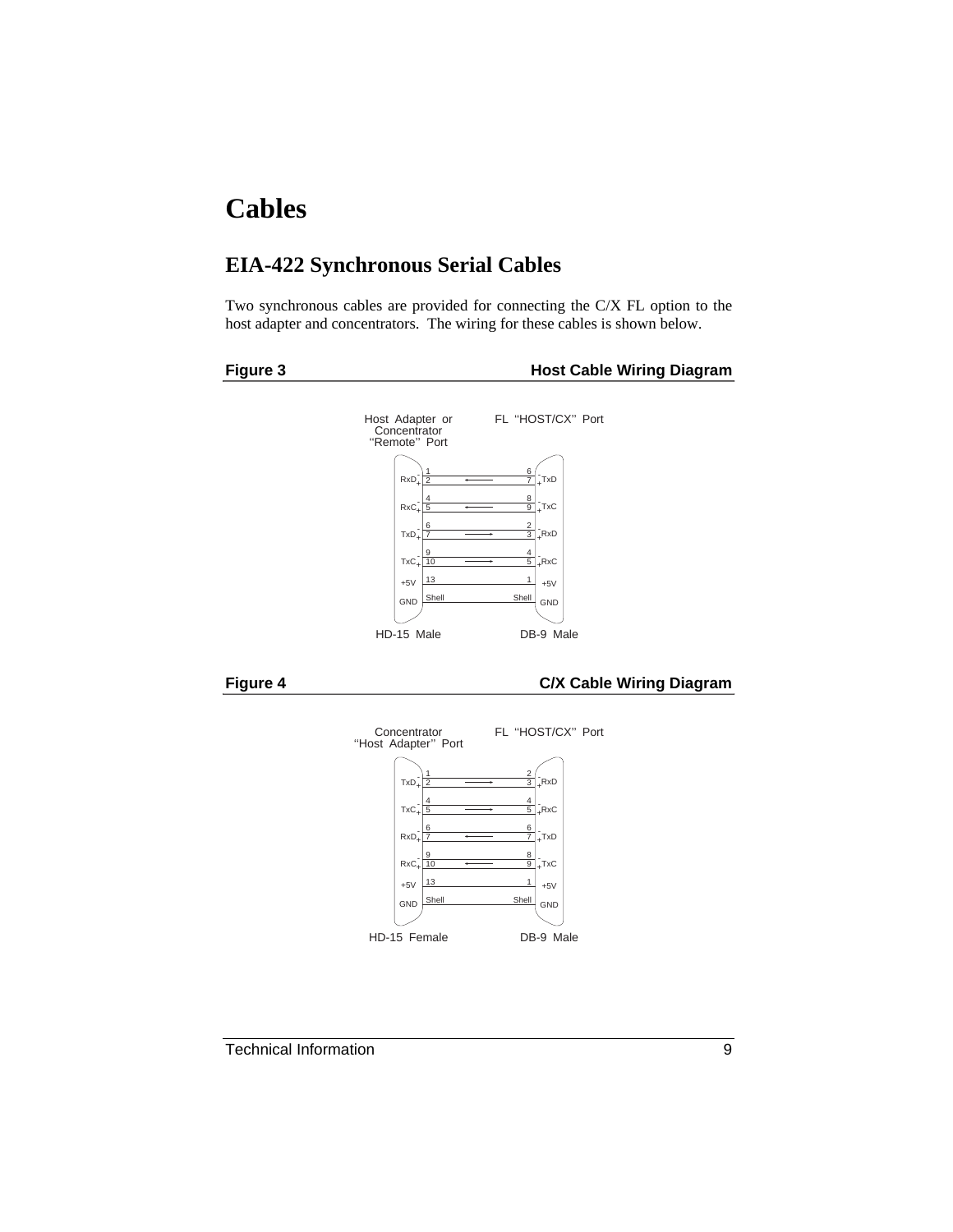#### **Optical Fiber Cables**

-4dB/M duplex 62.5µ/125µ graded index glass fiber cable. For shorter distances (up to 30 meters), less expensive plastic cable can be used. The cables should be terminated in AT&T "ST" type connectors.

### **Power Supply**

#### **Domestic**

#### **International**

| Input:                | 115 V AC at 60 Hz                       | Input:                | 90-264 V AC, at 47-63 Hz                      |
|-----------------------|-----------------------------------------|-----------------------|-----------------------------------------------|
| Output:               | 5 V DC @ 0.6 Amps                       | Output:               | 5 V DC @ 1.0 Amps                             |
|                       | Dimensions: $3.2''$ x $2.2''$ x $1.9''$ |                       | Dimensions: $2.9'' \times 1.9'' \times 1.6''$ |
| Digi $P/N$ : 10000795 |                                         | Digi $P/N$ : 10000928 |                                               |



Units sold in North America are shipped with a standard power cord. Units sold outside of North America are shipped with no power cord. If the power cord needs to be replaced, or if you need to purchase an original power cord, use only a cord that meets the following specifications:

Type: SJT or SVT flexible power cord, compatible with an IEC320 appliance inlet.

Safety Approvals:

The cord must bear the mark of the agency in your country (i.e. UL, CSA, VDE, SEMKO, etc.)

Temperature Rating:

75°C minimum

Voltage Rating:

125 Volts minimum (North America)

Current Rating:

6 Amps minimum

Conductor Size:

3 x 18 AWG or 3 x 0.75 mm, or larger

For power cord selection in Germany, use only a H05VV-F, <HAR>, VDE, PVC, 3 x 0.75mm power cord.

Für gebrauch in Deutschland muß ein Netzkabel des typs H05VV-F, <HAR>, größe, 3 x 0.75mm verwendet werden.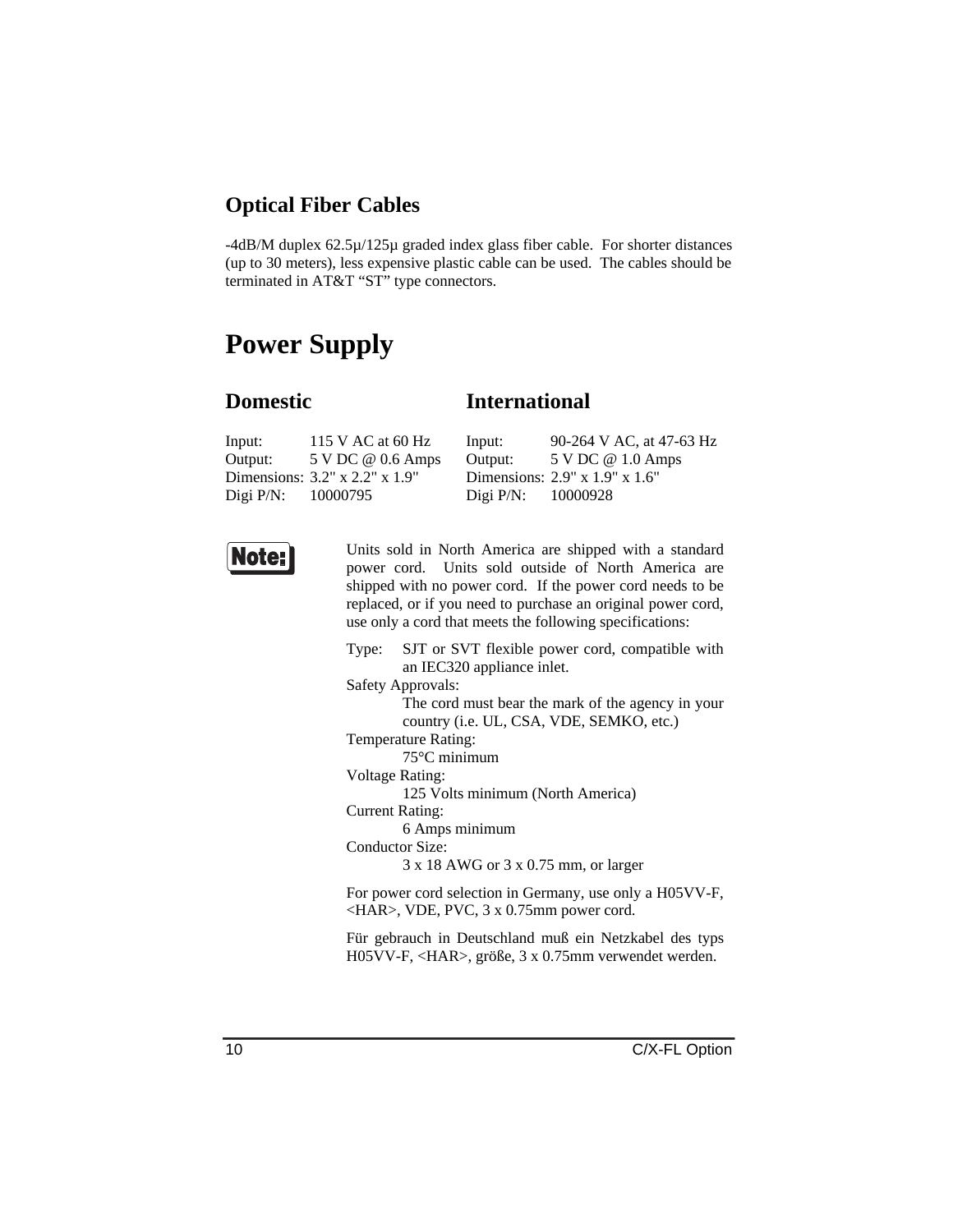# **Specifications**

#### **Power Requirements**

+5 Volts DC ±5% .6 Amps typical

#### **Optical Power**

| Transmitter:    | $-20$ dBm min. (0 dBm = $1000 \mu W$ ) |
|-----------------|----------------------------------------|
| Receiver:       | $-32$ dBm min.                         |
| Optical budget: | $12$ dB min.                           |

#### **Environmental**

| <b>Ambient Temperature</b> | $10^{\circ}$ C to 55 $^{\circ}$ C |
|----------------------------|-----------------------------------|
| <b>Relative Humidity</b>   | 5% to 90%                         |

#### **Mechanical**

| Length | 4.9 inches |
|--------|------------|
| Width  | 2.8 inches |
| Height | .95 inches |
| Weight | .7 pounds  |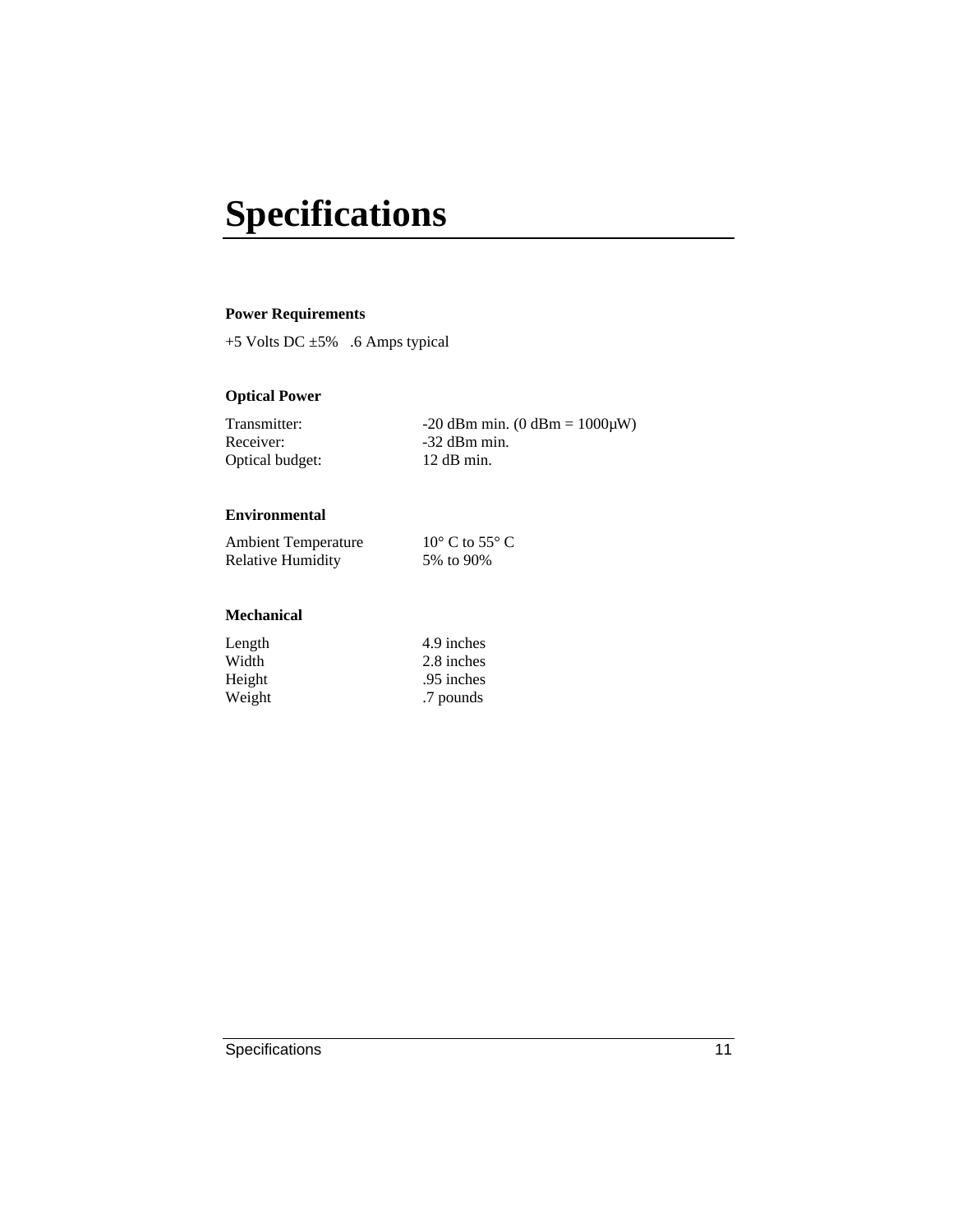### **The Digi Bulletin Board System**

Digi provides an electronic bulletin board service (BBS) for our customers. This bulletin board provides general and technical information about Digi's products.

The Digi BBS allows users to download software drivers as soon as they become available. There is also a feature to allow users with problems or questions about Digi products to leave messages to Digi Technical Support.

Using the Digi BBS is easy. Simply dial **(612) 912-4800**. In Europe, dial **+49 221 9205211**; in Asia, dial **+65 735 2460**.

The recommended modem communications parameters are 8 bits, no parity and one stop bit (**8 N 1**). Other settings may also work.

Download protocols include Zmodem, Xmodem, Ymodem, Kermit and others.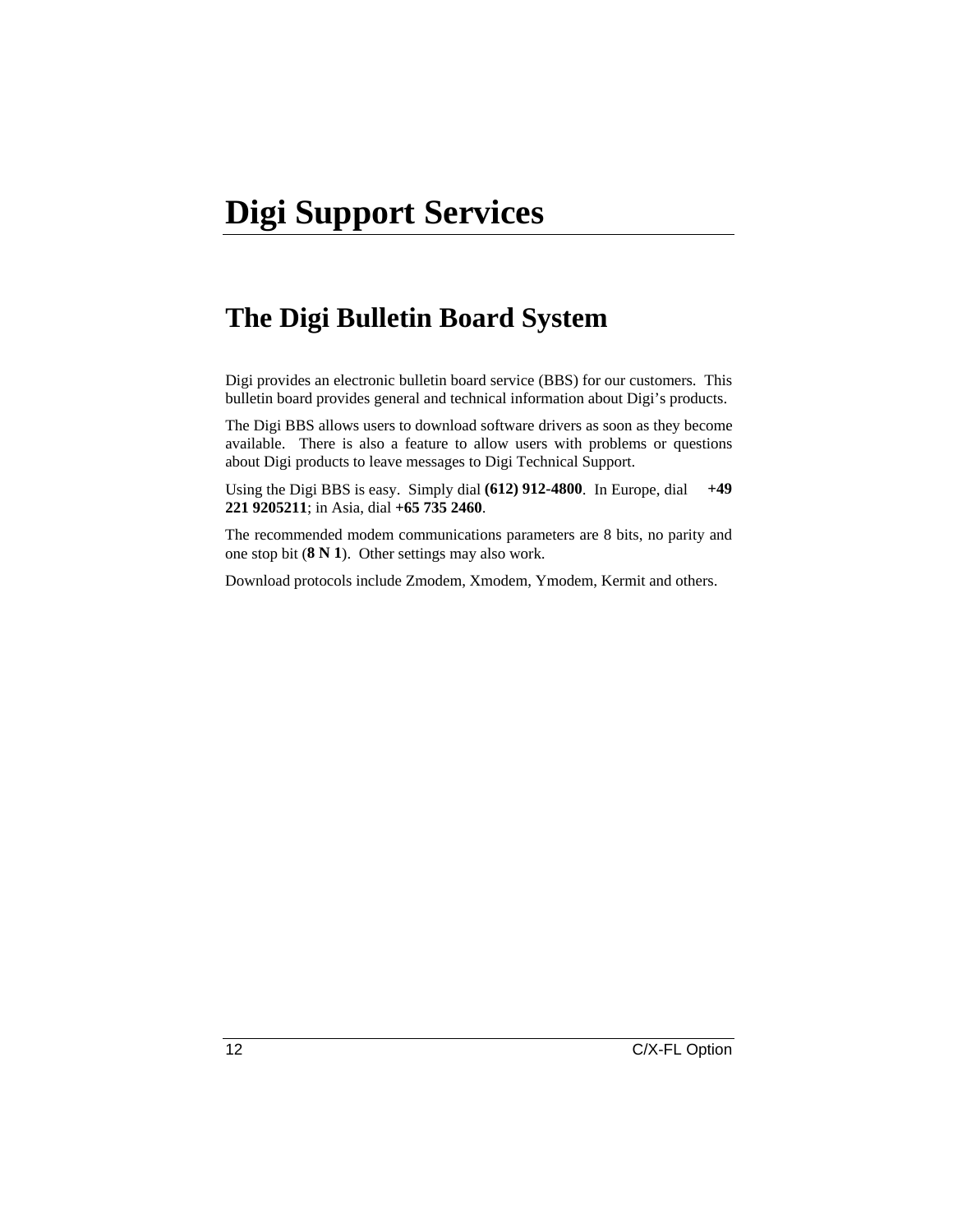### **Internet FTP Server**

Digi has set up an Anonymous FTP server for those with access to the Internet network. The address is **ftp.dgii.com**. Log in as **anonymous**, and enter your E-mail address when asked for a password. Drivers and installation tips are located in the **/drivers** directory. A text file, **download.doc**, gives information on uncompressing the files after downloading. Tip: Be sure to enter "bin" before downloading, to ensure binary transfer of files.

### **World Wide Web Server**

Product information, manuals, new product announcements, programs, application stories and more can be obtained through the World Wide Web. Our address is **http://www.dgii.com**.

### **DigiFACTs FaxBack Server**

Manuals and technical information can also be obtained by FAX. To use the FaxBack server, simply call (612) 912-4990 on a touch tone phone.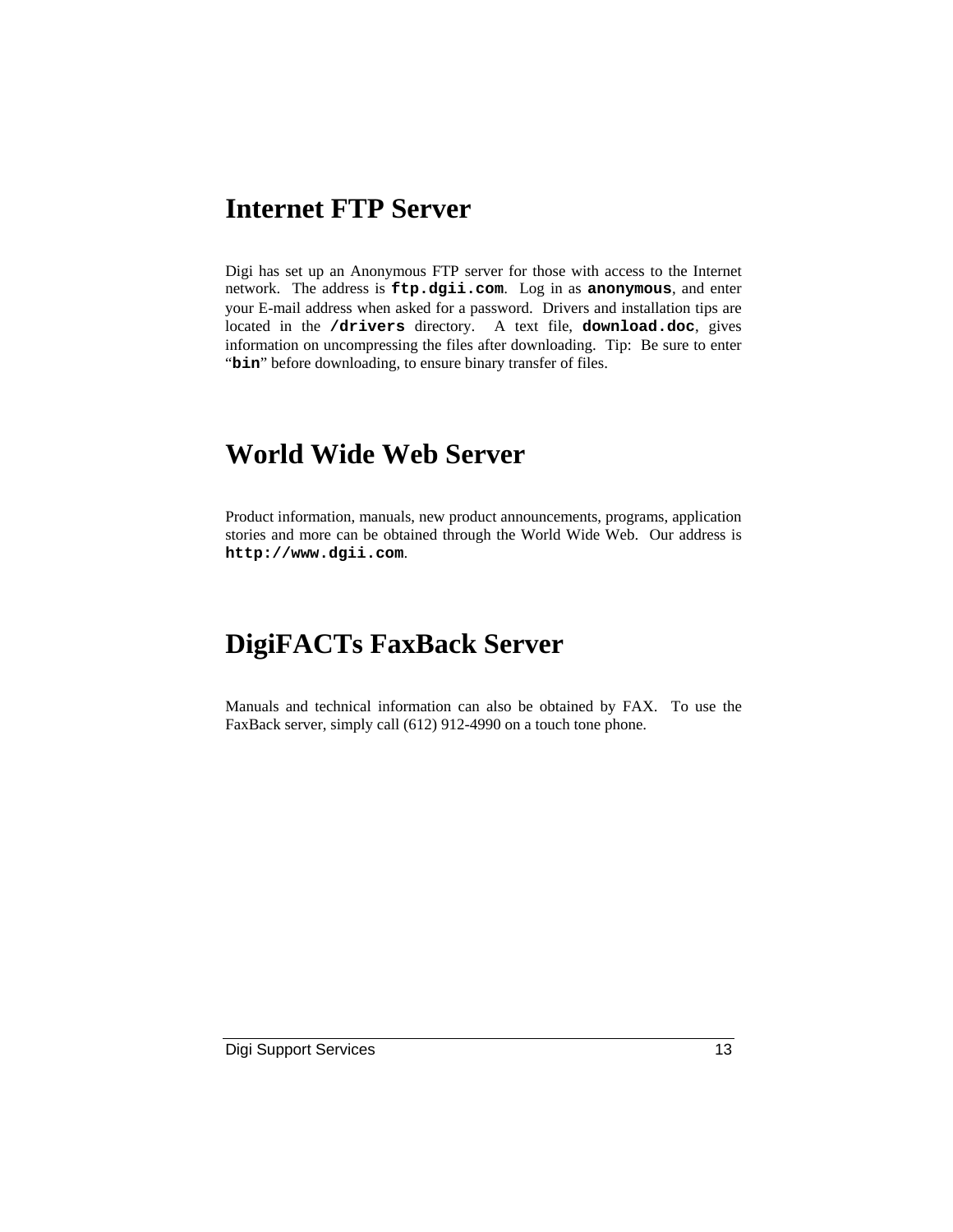## **Information About Your System**

| Serial number of your Digi product:               |  |                                        |
|---------------------------------------------------|--|----------------------------------------|
|                                                   |  |                                        |
| How much RAM does your computer have?<br><u> </u> |  |                                        |
| <b>Hard disk</b>                                  |  | controller: Type: Memory addressed at: |
|                                                   |  | I/O port used: IRQ: IRQ:               |
|                                                   |  | LAN card: Type: Memory addressed at:   |
|                                                   |  | I/O port used: IRQ: IRQ:               |
|                                                   |  | Other: Type: Memory addressed at:      |
|                                                   |  | I/O port used: IRQ: IRQ:               |
|                                                   |  | Operating system: Version: Version:    |
| Digi device driver version:                       |  |                                        |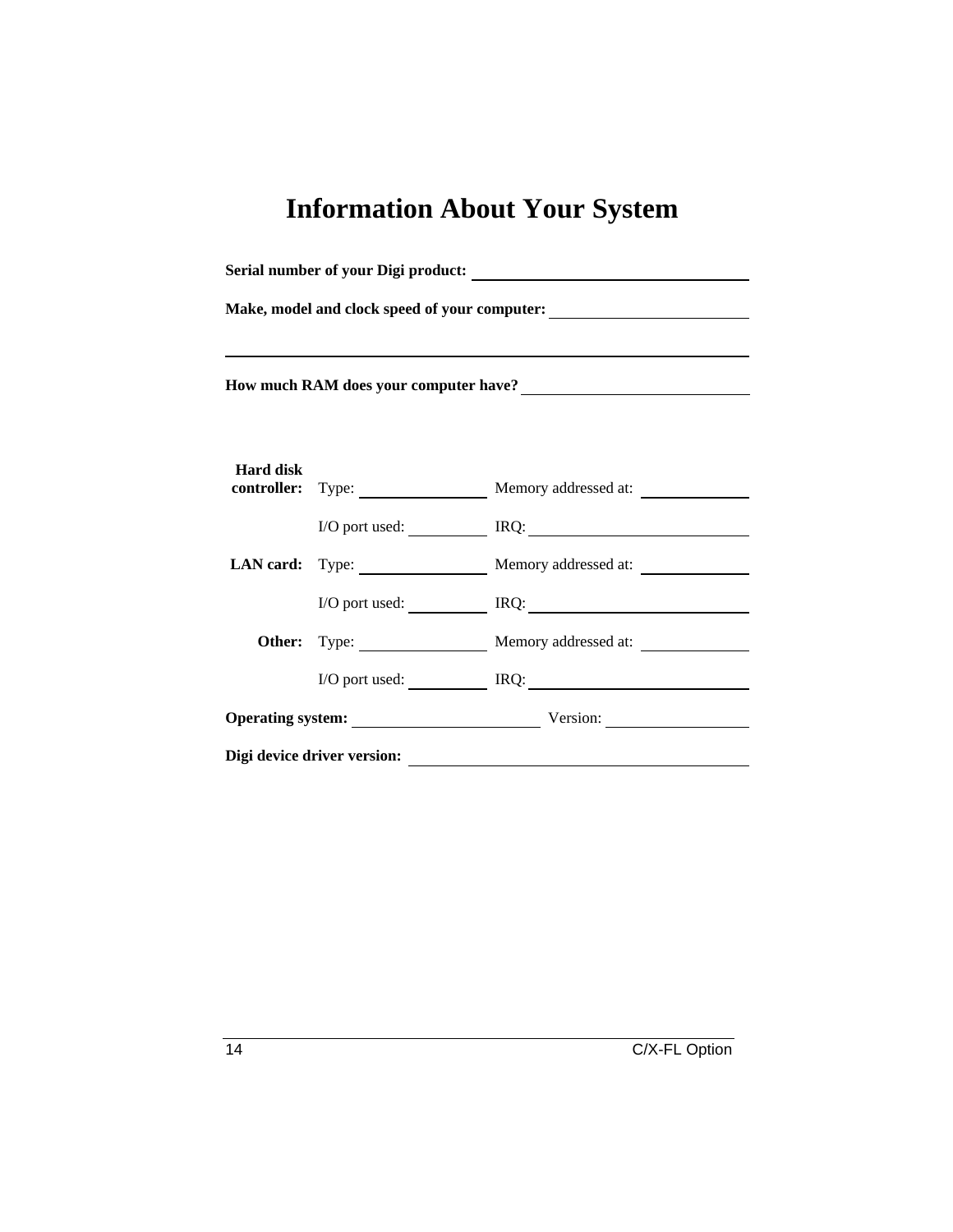### **Technical Support**

At Digi, we are proud of our products, and support them. Our dealers and distributors are fully trained on our product line, so that they can help you on a technical level should assistance be needed.

Your first level of support is your Digi dealer, the place where you purchased your Digi product. Your dealer has the training to help you with any installation questions or difficulties you might have.

If you still experience difficulties (after contacting your first level of support), Digi has a staff of Technical Support Specialists that can assist you. They can be reached at **(612) 912-3456**. In Europe, call **+49 221 920520**, and in Asia, call **+65 732 1318**. FAX numbers are: (612) 912-4958 (USA), +49 221 9205210 (Europe) and +65 732 1312 (Asia).

When you call Digi Technical Support, please call from a position where you can operate your system. Also, please fill out the form on the preceding page before calling, so your Technical Support representative can have a clear picture of your system and any potential conflicts between devices.

Digi Technical Support can also be reached via Internet E-mail. Please send correspondences to **support@dgii.com**, and include your voice and FAX phone numbers.

### **Customer Service**

Digi also has a staff of Customer Service representatives to help you with software and documentation update requests, as well as Returned Merchandise Authorizations (RMAs) in case you need to return your Digi product for repair (see page *16*). They may be reached at **(612) 912-3456**. Digi Customer Service may be contacted by FAX at (612) 912-4959.

Digi Customer Service can also be reached via Internet E-mail. Please send correspondences to **cust\_serv@dgii.com**, and include your voice and FAX phone numbers.